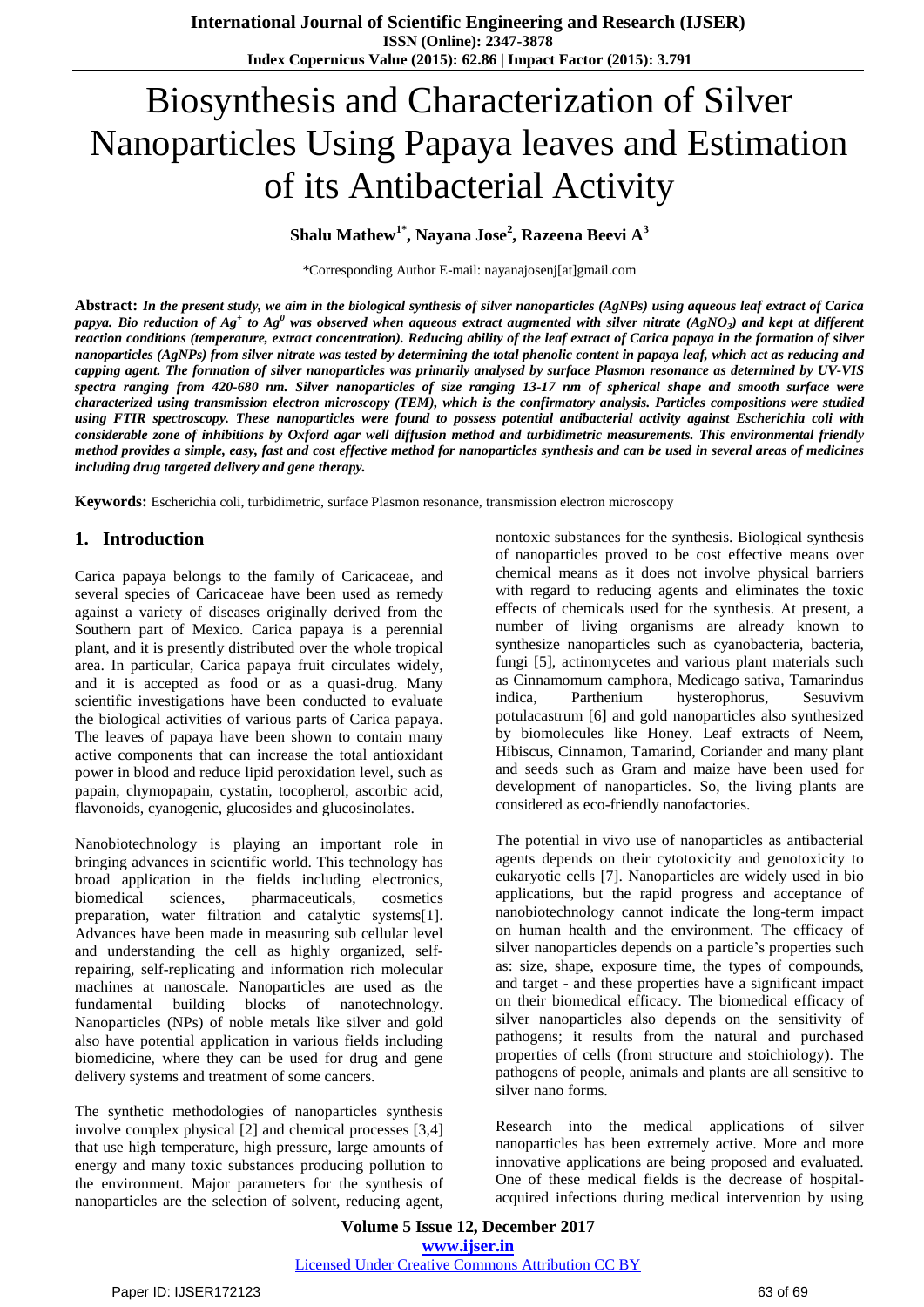bone and cardiovascular implants and catheters impregnated with silver nanoparticles. Silver nanoparticles satisfy the requirements by having an ideal antibacterial coating which displays: prolonged activity, a high level of bactericidal and bacteriostatic efficacy against a wide spectrum of microorganisms [8], and biocompatibility. Using silver nanoparticles as the coating of a catheter and eliminating hospital-acquired infections have great importance in the inhibition of biofilm formation and eradication.

It has been known for a long time that silver compounds are very effective antibacterial agents against both aerobic and anaerobic bacteria [9]. The use of silver in nanoparticle form (as compared to its ionic form) seems to have reduced cellular toxicity and antibacterial efficacy. Indeed, in one of the journal's most cited articles, Kim et al demonstrated clearly that the superior antibacterial properties of AgNPs are due to the formation of free radicals from the surface of silver. The antibacterial spectrum even extended to antibiotic resistant organisms.

Furthermore, the addition of antibiotics to AgNPs has been shown to have synergistic effects against micro-organisms. Apart from being an excellent anti-bacterial agent, AgNPs appears to have anti-inflammatory properties as well. Nadworny et al explored the effect of AgNPs using a porcine model of contact dermatitis. Here, it was confirmed that AgNPs had direct anti-inflammatory effects and improved the healing process significantly when compared with controls. Addition of AgNPs reduced the production of pro-inflammatory cytokines such as interleukin-6 (IL-6), tumour necrosis factor-alpha and interferon-gamma, although the intracellular pathways involved still remains largely not elucidated.

# **2. Materials and Methods**

## **2.1 Sample Collection:**

The Carica papaya leaves were collected from a 1 year old papaya plant from Chemboor (Thiruvananthapuram). Nearly 6 to 10 mature leaves were taken. They were first washed with tap water and then by distilled water.

## **2.2 Preparation of Aqueous Extract:**

200g of papaya leaves were ground using mortar and pestle to form clear paste (by adding distilled water). 25 ml crude leaf paste was diluted 5 times with distilled water. The filtrate thus obtained by aqueous extraction was then subjected to hot percolation and cold percolation treatment. 50ml of 1mM silver nitrate was taken as control for the experiment.

In hot percolation treatment, 50ml leaf paste diluted with distilled water was taken in 250ml conical flask and stirred at 40˚C for 2 hours. The resultant mixture was then filtered out using Whattman filter paper No.1 (pore size 25μm) and then the filtrate was kept in water bath at 60˚C till reduced volume of filtrate was obtained.

In cold percolation treatment, 50ml leaf paste diluted with distilled water was taken in 250ml conical flask and kept in shaking incubator for 24 hours at 30˚C. After incubation resultant mixture was filtered out by using Whattman Filter Paper No.1 (pore size 25μm).The filtrate so obtained from hot percolation and cold percolation treatment were used as raw extract for the synthesis of silver nanoparticles.

#### **2.3 Biosynthesis of Silver Nanoparticles**

In different 250ml conical flasks, 2.5 ml of extract with 50 ml of  $1mM$  AgNO<sub>3</sub> were added and kept at different reaction temperatures: 4, 20, 37and 90˚C for 3 hours. It was carried out for both hot and cold percolation extract. Similarly we add 50ml of  $1mM$  AgNO<sub>3</sub> and different extract volume (0.5ml, 2.5ml, 4.5 ml) in different conical flasks, and kept at 37˚C for 3 hours. It was also done for both cold percolation and hot percolation extract.



**Figure 1:** Samples for temperature variation at 4̊C, 20̊C, 37̊C, 90C̊



**Figure 2:** Samples for extract volume variation of 0.5, 2.5, 4.5 ml

#### **2.4 Identification and Characterization of Biologically Synthesized Silver Nanoparticles**

## **2.4.1: Color Change:**

Change in colour of leaf extract from dark green to brownish red was observed. This colour change preliminary showed the presence of silver nanoparticles or reduction of  $Ag^+$  of AgNO<sub>3</sub> to Ag<sup>0</sup>.

## **2.4.2: UV-VIS Analysis:**

UV-VIS analysis was a preliminary analysis for the presence of silver nanoparticles. The samples were scanned from 420-680 nm and absorbance was recorded UV-VIS spectrophotometer.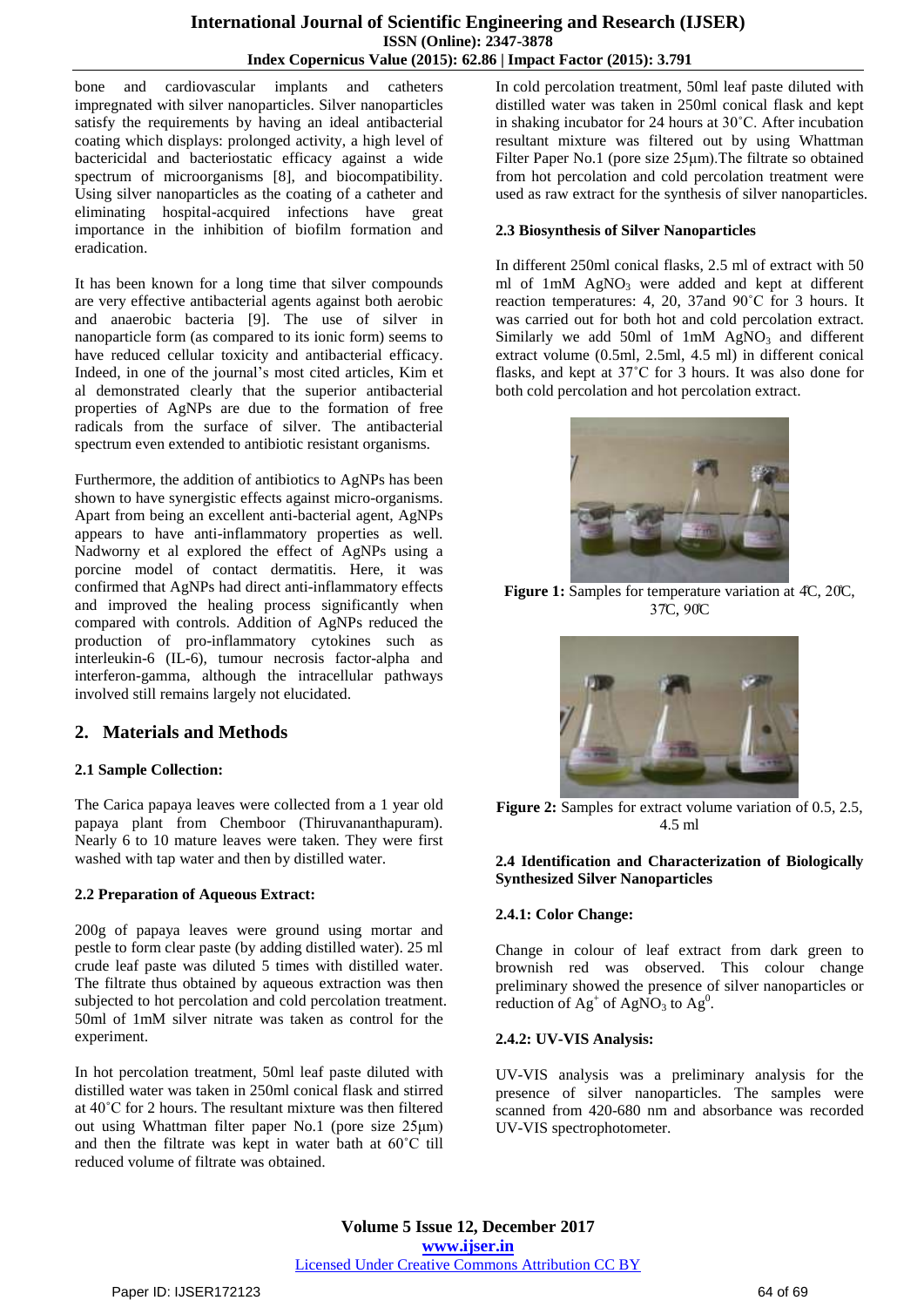#### **2.4.3: Transmission Electron Microscopy (TEM) Analysis:**

Analysis was carried out by TEM analysis. Aqueous sample with maximum absorbance was given to Sree Chithira Research Institute for TEM analysis.

Transmission electron microscopy (TEM) is a microscopy technique in which a beam of electrons is transmitted through an ultra-thin specimen, interacting with the specimen as it passes through. An image is formed from the interaction of the electrons transmitted through the specimen; the image is magnified and focused onto an imaging device, such as a fluorescent screen, on a layer of photographic film, or to be detected by a sensor such as a CCD camera.

#### **2.4.4: Fourier Transform Infrared Spectroscopy (FTIR):**

was carried out for the characterization of nanoparticles. Sample (aqueous) with maximum absorbance was given to National Institute for Interdisciplinary Science and Technology for FTIR analysis.

Fourier Transform Infrared Spectroscopy FTIR is a technique which is used to obtain an infrared spectrum of absorption, emission, photoconductivity or Raman scattering of a solid, liquid or gas. An FTIR spectrometer simultaneously collects spectral data in a wide spectral range. This confers a significant advantage over a dispersive spectrometer which measures intensity over a narrow range of wavelengths at a time.

## **2.5: Estimation Of Total Phenolic Content**

Reducing ability of the leaf extract of Carica papaya in the formation of silver nanoparticles (AgNPs) from silver nitrate was tested by determining the total phenolic content in papaya leaf, which act as reducing and capping agent. Phenolics are secondary plant metabolites that have been shown to contain high levels of antioxidant activities. Phenolic compounds act as free radicals scavengers due to their hydroxyl groups which contribute directly to the antioxidative action or reducing action.

# **Procedure**

200ml of aqueous samples of silver nanoparticles and crude leaf extract were centrifuged at 3000 rpm for 30 min. Silver nanoparticles and leaf extract precipitated at the bottom of the centrifuge tube, they were collected in a petriplate and dried in the oven at 50˚C.1g of dried silver nanoparticle powder and leaf extract powder were obtained.

**Standard:** 1ml aliquots of 20,40,60,80,100,120 and 140µg/ml of aqueous gallic acid was made up to 5ml using distilled water.

**Test sample:** 10mg of papaya leaf extract and 10mg of silver nanoparticles was dissolved in water to get the

appropriate concentration (1 mg/ml). 1.0 ml of each extract in a test tube was mixed with 5.0 ml of distilled water.

1.0 ml of Folin-Ciocalteau reagent was added and mixed thoroughly. 3 min later, 3.0 ml of saturated sodium carbonate solution was added and the mixture was allowed to stand for 90 min in the dark.The absorbance of the colour developed was read at 725 nm using UV–Vis spectrophotometer.

The concentration of total phenolic content in the extracts was determined as μg ofgallic acid equivalent (GAE) by standard calibration curve. Three replicates were performed for each sample concentration to check the reproducibility of the experimental result and to get a more accurate result.

# **2.6: Evaluation of Antibacterial Activity:**

The antibacterial activities of the silver nanoparticles were determined by oxford agar well diffusion method and turbidimetric measurement.

# **2.6.1: Oxford Agar Well Diffusion Method:**

# **Medium Preparation- Nutrient Agar**

500ml of nutrient agar was prepared by taking 2.5g peptone, 1.5g beef extract in 250ml of distilled water and boil the mixture. 7.5g agar was separately boiled in distilled water and is added to the above constituents. The above mixture was made upto 500ml using distilled water and boil the mixture till the constituents were homogenized then it was sterilized using autoclave at 121˚C, 15 psi for 20 min.

## **Plate Preparation**

15 ml of nutrient agar were poured into the petriplate. After the soldification of nutrient agar plates, it was inoculated with 0.5ml of E.coli culture. The plate was divided into 4 quadrants. 3 wells were made by a sterile cork borer of 10mm diameter in 3 quadrants and standard antibiotic streptomycin disc (10mg/disc) was placed on the agar surface of 4th quadrant. 100 microliters of silver nitrate, silver nanoparticles and crude papaya leaf extract were added.

## **2.6.2 Turbidimertic Measurement**

## **Medium preparation-**

MH broth 500ml of Mueller-Hinton (MH) broth was prepared by adding 1g Beef extract, 8.75g Casein and 0.75g Starch in 250ml distilled water and made up to 500ml and was sterilized by autoclave at  $121^{\circ}$ C, 15 psi for 20min.

## **Preparation of samples:**

200ml of aqueous samples of silver nanoparticles were centrifuged at 3000 rpm for 30 min. Silver nanoparticles were pelletized at the bottom of the centrifuge tube.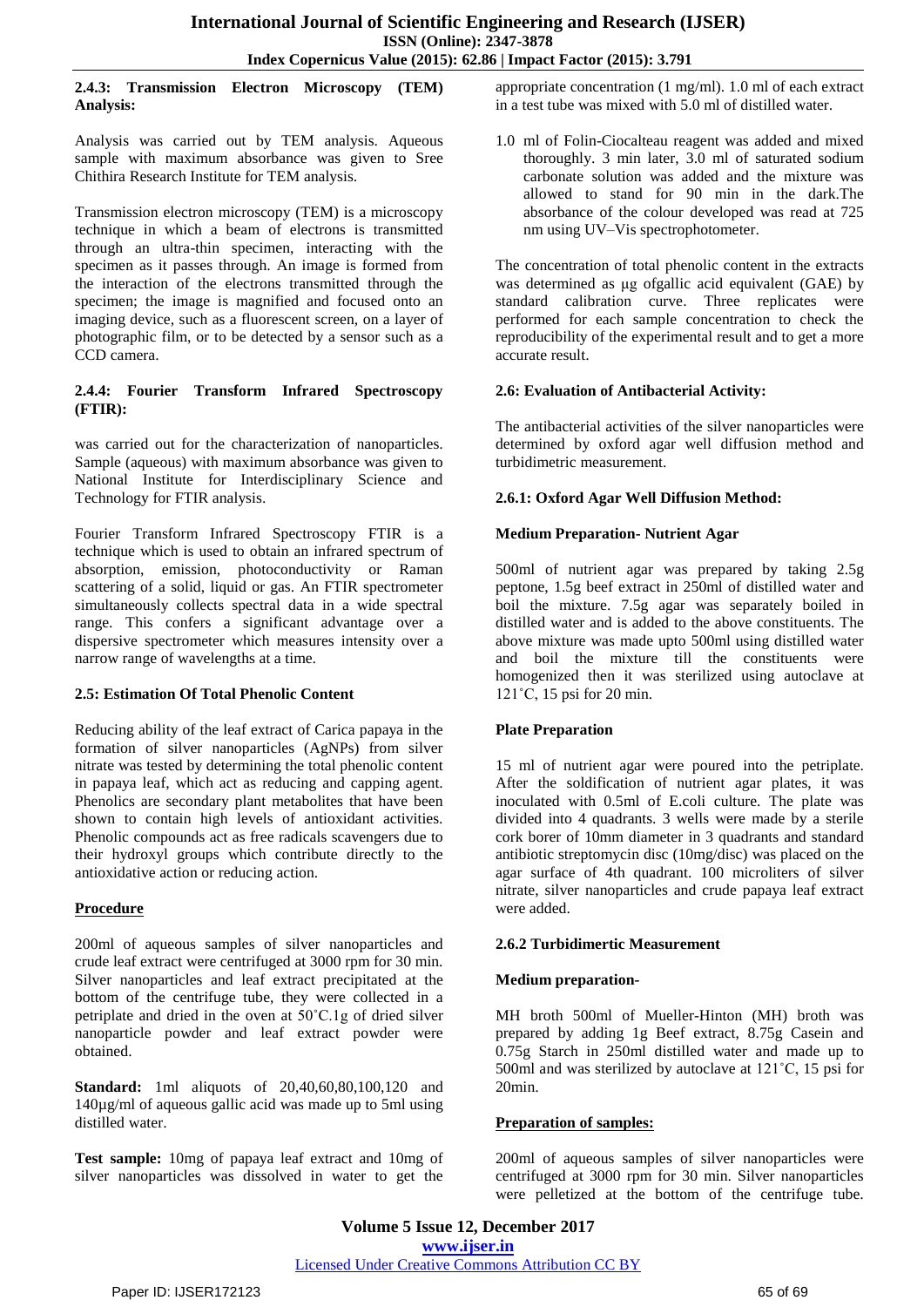Pelletized samples were collected in a petriplate and dried in the oven. 80mg of dried silver nanoparticle powder were obtained.

5ml of MH broth was taken in 6 boiling tubes and added with different concentrations of silver nanoparticle powder  $(0, 2, 4, 6, 8$  and 10mg) and  $6<sup>th</sup>$  tube was taken as control. 0.5ml E.coli culture was inoculated in 6 boiling tubes. Each culture was then incubated in a shaking incubator at 37˚C, for 24 hours. Growth curves of bacterial cell cultures were attained through repeated measures of the optical density (O.D.) at 610 nm.

# **3. Results**

#### **3.1 Color Change**

The color change indicated that the addition of 50ml of 1mM silver nitrate  $(AgNO<sub>3</sub>)$  to the crude Carica papaya leaf extract ,subjected to various reaction conditions, that is temperature and extract volume variations resulted in brown colored solutions; indicating the biosynthesis of silver nanoparticles.



Crude Leaf + Silver Nitrate = Nanoparticles **Figure 3**: Synthesis of silver nanoparticles using papaya leaf extract and silver nitrate

## **3.2 UV-VIS Spectro** - **Photometric Analysis**

The samples when treated with different reaction conditions, change in color of extracts suspension from dark green to brownish red were observed. This color change preliminary showed the presence of silver nanoparticles or reduction of  $\text{Ag}^+$  to  $\text{Ag}^0$ . It is well known that silver nanoparticles exhibit yellowish brown color in water, which arises due to the excitation of Surface Plasmon Resonance in the metal nanoparticles. Metal nanoparticles such as silver have free electrons, which give rise to Surface Plasmon Resonance absorption band. After observing changes in color of the extracts, they were scanned from 420-680 nm in and maximum absorbance was observed at 440nm for samples obtained from cold percolation. Neither yellowish-brown color change in the reaction vessel nor a strong Plasmon Resonance peak was observed for the silver nitrate solution.

**(i) Study of effect of temperature:** It was interpreted that the sample containing 2.5 ml of leaf extract and 50ml of 1mM  $AgNO_3$  incubated at 37<sup>o</sup>C temperature obtained from cold percolation treatment has more number of silver nanoparticles as compared to hot percolation treatment .It was also observed that, with increase in temperature conditions from  $4^{\circ}$ C to 37<sup>°</sup>C, there was increase in number

of silver particles were observed due to Surface Plasmon Resonance (SPR).



**Figure 4:** Samples after hot percolation treatment incubated for 3hours at  $4^{\circ}$ C,  $20^{\circ}$ C,  $37^{\circ}$ C and  $90^{\circ}$ C

The absorbance of the plant extracts subjected to hot and cold percolation treatments at temperature variations were recorded in table 1. On comparing the absorbance values of samples from hot percolation and cold percolation, there was an increase in the values with temperature upto 37˚C and maximum absorbance (3.079) was obtained from cold percolation treatment at 37˚C, at 440nm.

| Table 1                                                         |                                              |                                      |  |  |
|-----------------------------------------------------------------|----------------------------------------------|--------------------------------------|--|--|
| <b>Samples obtained</b><br>from hot<br>percolation<br>treatment | Wavelength at<br>which maximum<br>absorbance | <b>Maximum</b><br>absorbance $(\% )$ |  |  |
| $AT4^0C$                                                        | obtained(nm)<br>420                          | 0.535                                |  |  |
| $AT20^0C$                                                       | 420                                          | 0.253                                |  |  |
| $AT37^0C$                                                       | 420                                          | 0.702                                |  |  |
| $AT 90^0C$                                                      | 420                                          | 0.664                                |  |  |
| Samples obtained                                                | Wavelength at                                |                                      |  |  |
| from cold                                                       | which maximum                                | Maximum                              |  |  |
| percolation                                                     | absorbance                                   | absorbance $(\%)$                    |  |  |
| treatment                                                       | obtained(nm)                                 |                                      |  |  |
| $AT\overline{4}^0C$                                             | 425                                          | 1.184                                |  |  |
| $AT20^0C$                                                       | 420                                          | 1.491                                |  |  |
| $AT37^0C$                                                       | 440                                          | 3.079                                |  |  |
| $AT 90^0C$                                                      | 475                                          | 3.020                                |  |  |

#### **(i) Study of effect of extract volume variation:**

It was interpreted that raw extracts with extract volume variation 2.5ml prepared from cold percolation treatment produced more number of silver nanoparticles as those compared to hot percolation treatment .It was observed that the change in color and absorbance increase due to SPR.



**Figure 5:** Samples after hot percolation method incubated for 3hours at varying extract volume 0.5ml, 2.5 ml, 4.5ml

The absorbance of the plant extracts subjected to hot and cold percolation treatments at extract volume variations were recorded in table 3. On comparing the absorbance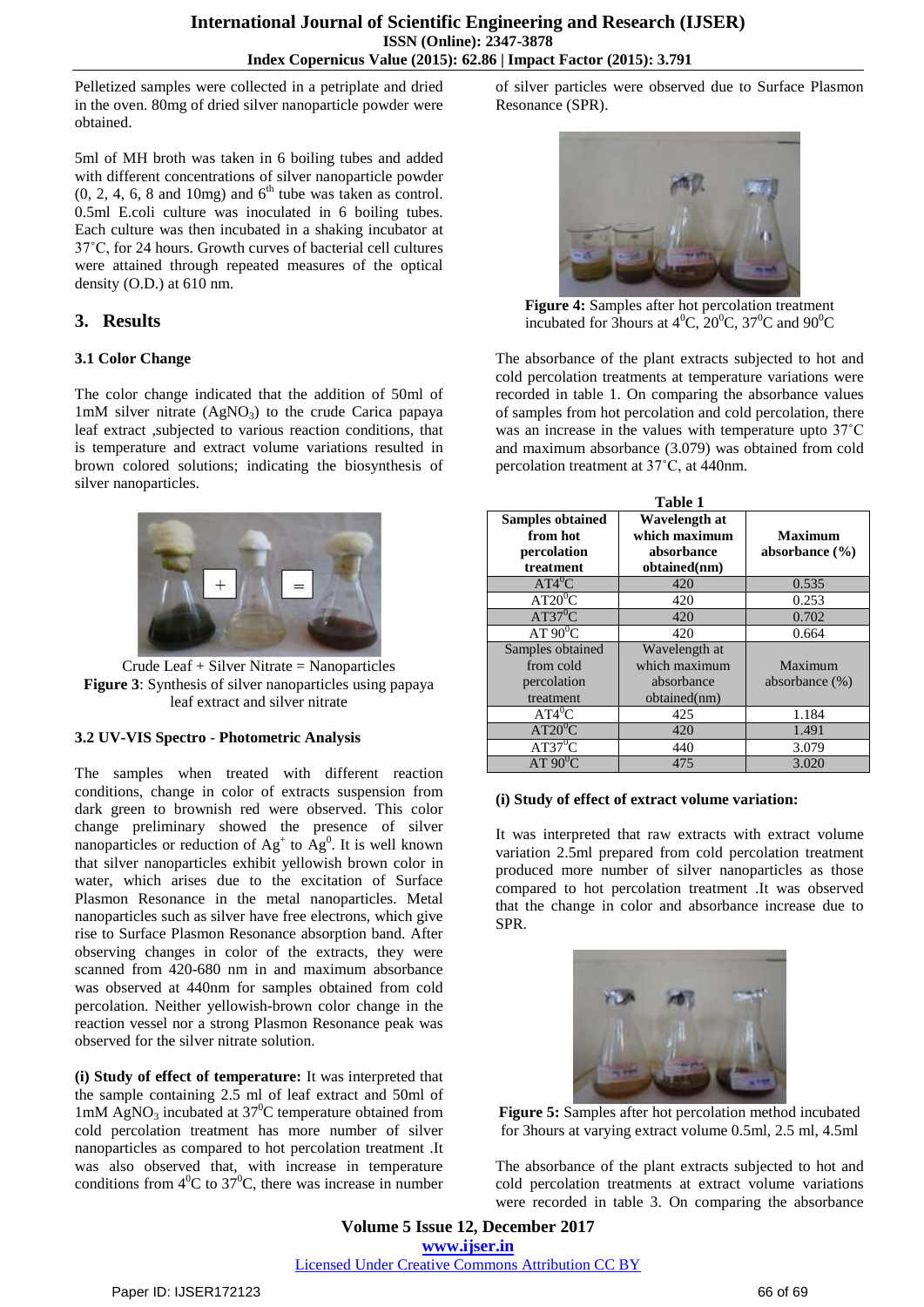values of samples from hot percolation and cold percolation, there was an increase in the values with extract volume variation upto 2.5ml and maximum absorbance (3.079) was obtained from cold percolation treatment at 37˚C, at 440nm.

| Table 2                 |               |                    |  |
|-------------------------|---------------|--------------------|--|
| <b>Samples obtained</b> | Wavelength at |                    |  |
| from hot                | which maximum | <b>Maximum</b>     |  |
| percolation             | absorbance    | absorbance $(\% )$ |  |
| treatment               | obtained(nm)  |                    |  |
| 0.5 <sub>ml</sub>       | 440           | 0.221              |  |
| 2.5ml                   | 435           | 0.783              |  |
| 4.5ml                   | 420           | 1.775              |  |
| <b>Samples obtained</b> | Wavelength at | <b>Maximum</b>     |  |
| from cold               | which maximum | absorbance         |  |
| percolation             | absorbance    |                    |  |
|                         |               | (%)                |  |
| treatment               | obtained(nm)  |                    |  |
| 0.5 <sub>ml</sub>       | 420           | 0.397              |  |
| 2.5ml                   | 440           | 3.097              |  |

The graph of OD vs. wavelength of the test sample that showed maximum absorbance at  $37^{\circ}$ C(temperature variation) and 2.5ml(volume variation) obtained after cold percolation treatments were plotted:



(2.5ml)

## **3.3 Transmission Electron Microscopic Analysis**

Sample from cold percolation with extract volume 2.5ml at  $37^{\circ}$ C got maximum absorbance at 440nm. This sample is given for TEM analysis at Sree Chithira Research Institute.TEM analysis is confirmatory technique applied for identification of silver nanoparticles synthesized from plant extracts. Here TEM images showed that nanoparticles produced are mostly spherical in shape and their size varies 13nm. The Magnified images were observed by transmission electron microscope.





#### **3.4 Fourier Transform Infrared Spectroscopic Analysis**

Sample from cold percolation with extract volume 2.5ml at 37˚C got maximum absorbance at 440nm.This sample is given for FTIR analysis at National Institute of Interdisciplinary Science and Technology. Maximum numbers of peaks were obtained in the range from  $1238 \text{cm}^{-1}$  to  $1698 \text{cm}^{-1}$  in the test sample (5) when compared to the control (4). This indicates the symmetric stretching of amino groups of amino acid residues present in the solution. The spectrum shows the bio-reduction of silver ions to silver nanoparticles is due to the reduction by the proteins present. They are the capping material in the reaction solution.



**Figure 8**: FTIR spectrum of samples containing biosynthesized silver nanoparticles.

## **3.5 Total Phenolic Content**

The reducing capacity depends on the amount of water soluble phenolic compound present in the extract. During the reaction with silver nitrate, the phenolic compound donates electron to  $Ag^+$  to produce  $Ag^0$ . After donation of structure of the same. The bioreduction of silver ions and the formation of AgNPs are closely related to the biomolecular component of the extract. An electron, the phenolic compounds changed into quinine which is stabilized by the resonance.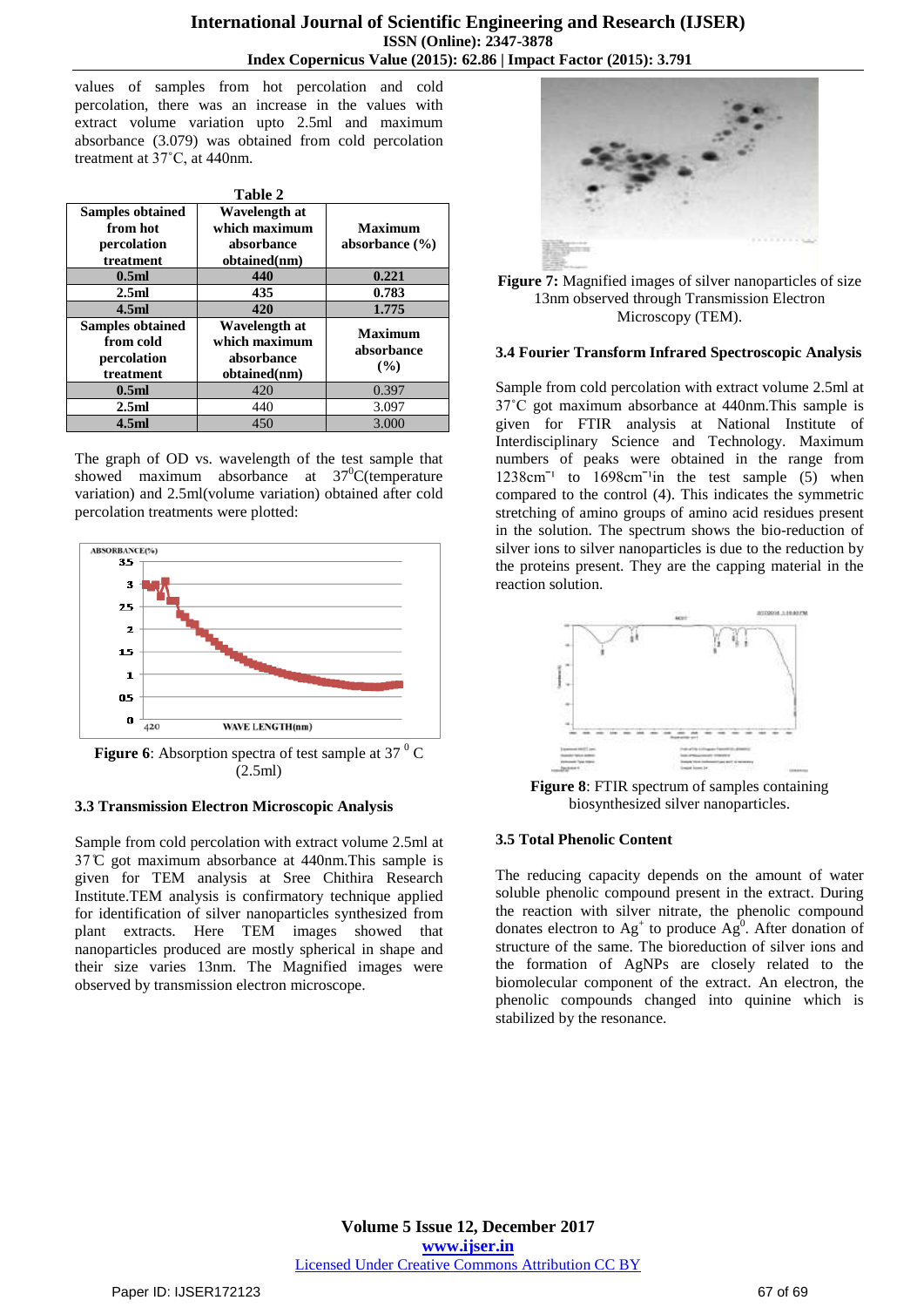

**Figure 9**: Estimation of total phenolic content

- 1.Control
- 2.Crude leaf extract
- 3. Silver nanoparticle



**Figure 10**: Calibration curve for gallic acid

| anı<br>к |  |
|----------|--|
|          |  |

| Sl no. | Sample name          | Total phenolic content in<br>the sample $(\mu g/ml)$ |
|--------|----------------------|------------------------------------------------------|
|        | Papaya leaf extract  | 136                                                  |
|        | Silver nanoparticles |                                                      |

The absorbance showed that the total phenolic content in crude leaf extract was greater when compared to silver nanoparticles. It was interpreted that the formation of nanoparticle from silver nitrate is due to the reducing ability of phenolic content in papaya leaf extract.

#### **3.6 Antibacterial Analysis**

Silver nanoparticles so produced from papaya leaf extracts were assayed for their potential antimicrobial activity by the following methods .These nanoparticles showed antibacterial activity against Escherichia coli

#### **3.6.1 Oxford Agar-Well Diffusion Method**

Antibacterial assay was carried out and 10mm zone of inhibition was obtained for silver nanoparticles. Silver nanaoparticles exhibited higher antibacterial activity compared to that of crude leaf extract and silver nitrate, which was comparable with that of standard streptomycin antibiotic.



**Figure11**: Agar plated with

- 1. Crude leaf extract
- 2. Silver Nanoparticles
- 3. Silver nitrate 4. Streptomycin

#### **3.6.2 Turbidimetric Analysis:**

Turbidity testing determined the cloudiness of the Muller Hinton broth, measuring the loss of intensity of light beam through these solutions. The broth was inoculated with Escherichia coli and suspended with different concentrations of silver nanoparticle.



**Figure11**: The cloudiness that was observed after 24hours incubation in shaking incubator.

- i. 2 mg silver nanoparticles/5ml MH broth
- ii. 4 mg silver nanoparticles/5ml MH broth
- iii. 6 mg silver nanoparticles/5ml MH broth
- iv. 8 mg silver nanoparticles/5ml MH broth
- v. 10mg silver nanoparticles/5ml MH broth

The absorbance of samples after 24 hours incubation in shaking incubator was measured at 610nm and was recorded in table 4:

| Table 4                 |                    |  |
|-------------------------|--------------------|--|
| <b>AgNP</b> Powder (mg) | Absorbance $(\% )$ |  |
|                         | 0.924              |  |
|                         | 0.854              |  |
|                         | 0.823              |  |
|                         | 0.774              |  |
|                         | 0.701              |  |
| 10                      | 0.621              |  |